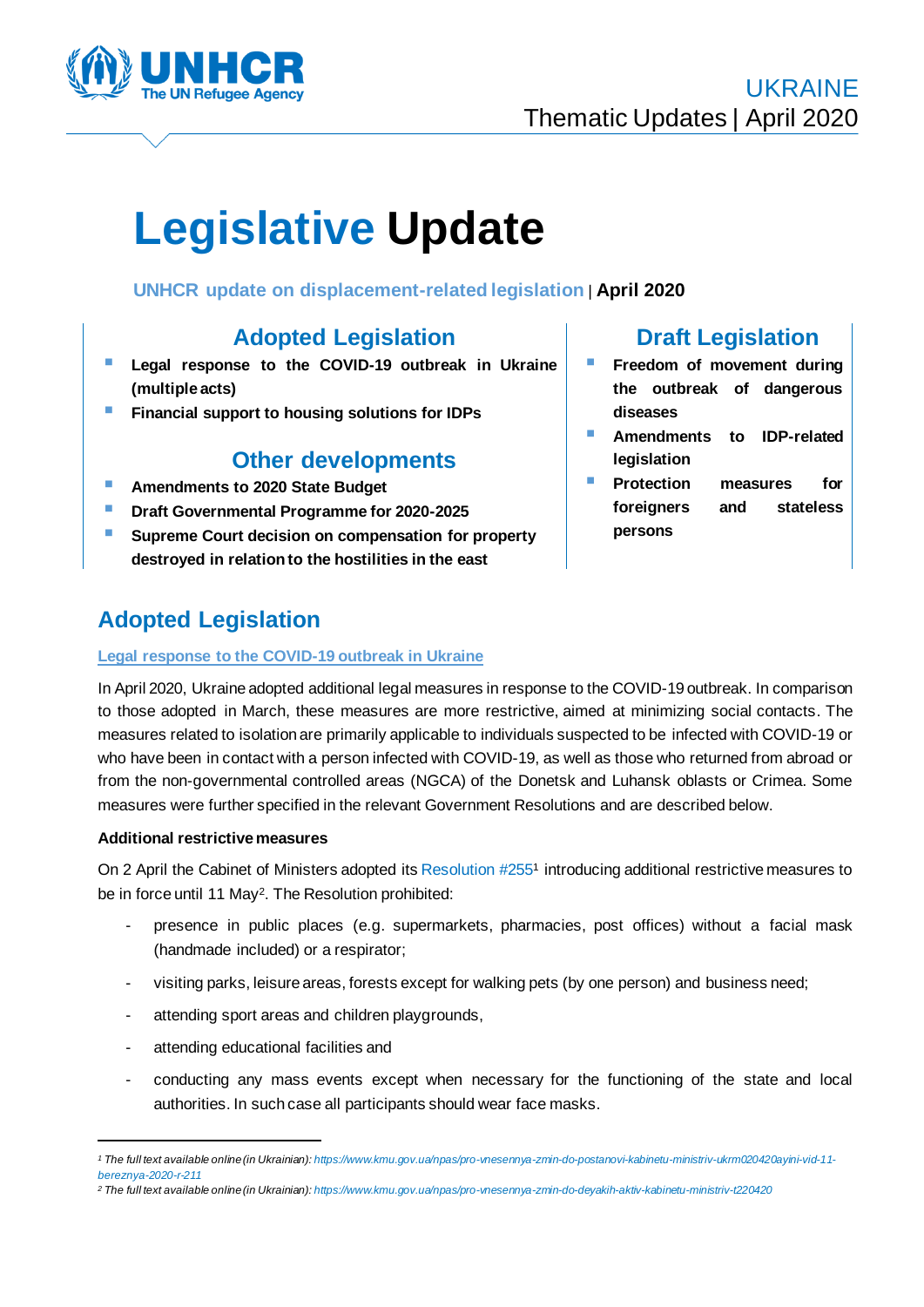

Maximum two persons can walk together except for cases justified by business needs and children accompaniment. Children under 14 cannot be outside without an accompanying adult. Cafes, restaurants, leisure centres, gyms remain closed. Supermarkets and food shops, gas stations, pharmacies and stores selling IT equipment and gadgets (phones, smartphones, laptops) continue working with prevention measures in place (such as respiratory etiquette, handwashing and sanitizing, as well as physical distancing). The number of persons allowed to enter shops depends on the surface with max. 1 person per 10 meters.

#### **Freedom of movement**

The Resolution #255 requires people to carry an ID (passport or driving license) at all times when outside. Public transport is closed for all except health care workers and those supporting core state services, utility supply, transport and critical infrastructure. To enter public transport, people should wear a mask and demonstrate a special ticket confirming their right to use public transport during the quarantine period. Private and corporate vehicles are allowed to move freely. Metro in Kyiv, Kharkiv and Dnipro remains closed until further notice. The Ministry for Transport may allow internal railway connection on special occasions. The Ministry for Foreign Affairs (MFA) and the State Border Guard Service may allow international railway trip shall the need arise.

On 24 April the Government adopted two technical Regulations on entering/exiting government-controlled area (GCA) of Ukraine. By its Regulation #439-p<sup>3</sup>, the Government prolonged until 11 May the temporary limitations to crossing Ukraine's international border. The Regulation #440-p<sup>4</sup> prolonged the same limitations for the same period with regard to the administrative border with Crimea with the exceptions being allowed "on humanitarian grounds" (e.g. family unity, death of a close relative, health issues etc.)<sup>5</sup> . Crossing the line of contact (LoC) in the east remains closed<sup>6</sup>.

#### **Self-isolation and observation**

To complement the restrictive measures described above, Ukraine introduced two additional regimes (selfisolation and observation) for individuals suspected to be infected with COVID-19.

First, the Governmental Resolution #255 introduced a general framework of self-isolation regime and set out criteria to identify people who must stay in self-isolation. These are the individuals who have been in contact with persons infected or suspected to be infected with Covid-19 (apart from situations when protective measures have been used). Self-isolation is required from people above 60 years of age. Infected individuals who show mild symptoms and do not need treatment in hospitals must stay at home as well. Persons in self-isolation are requested to indicate the address where they will self-isolate and to provide information regularly on their health condition. This information must be reflected in a special mobile application. The National Police, the National Guard, state enterprises under the Ministry of Health and local authorities may control how individuals in selfisolation comply with the imposed restrictions.

Second, the Governmental Resolution #2627 of 8 April specifies the observation regime. The Resolution applies to all persons entering Ukraine from abroad, NGCA or Crimea. It is not applicable to diplomatic and consular corps, staff of international organizations and their family members. The MFA and the Ministry of Infrastructure inform the oblast state administrations on the approximate number of persons crossing the state border daily.

*<sup>3</sup> The full text available online (in Ukrainian): <https://www.kmu.gov.ua/npas/pro-vnesennya-zmini-do-rozporyad-a439-r>*

*<sup>4</sup> The full text available online (in Ukrainian): <https://www.kmu.gov.ua/npas/pro-vnesennya-zmini-do-rozporyadz-a440r>*

*<sup>5</sup> Please see more details in UNHCR March Legislative Update* 

*<sup>6</sup> Please see more details on Joint Forces Operation (JFO) webpage available online (in Ukrainian)[: https://www.facebook.com/pressjfo.news](https://www.facebook.com/pressjfo.news)*

*<sup>7</sup> The full text available online (in Ukrainian[\): https://www.kmu.gov.ua/npas/pro-vnesennya-zmin-do-postanovi-ka-a262](https://www.kmu.gov.ua/npas/pro-vnesennya-zmin-do-postanovi-ka-a262)*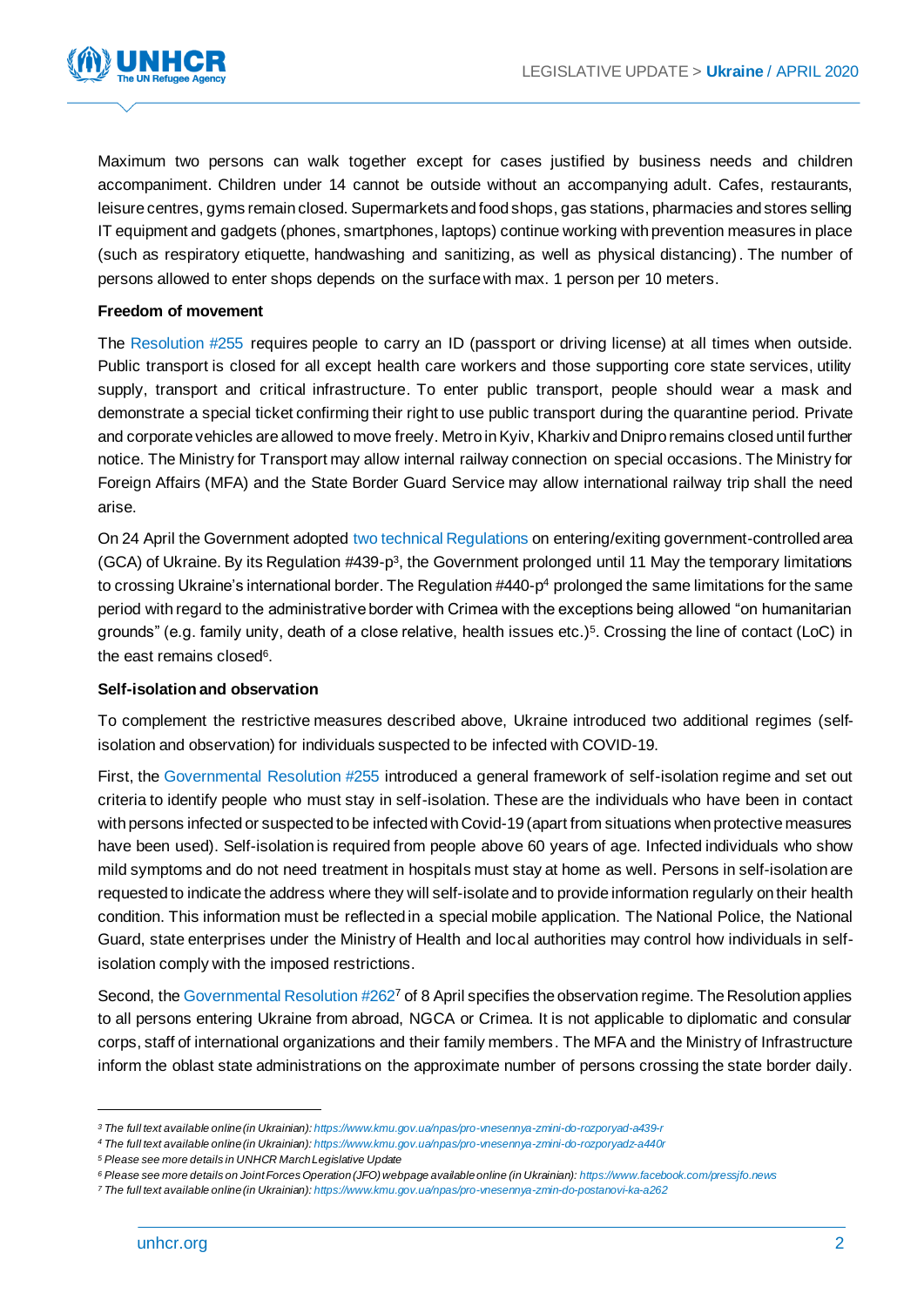

The oblast state administrations are in charge of defining the observation sites. The Ministry of Interior, the National Police and the National Guard are responsible for maintaining public order during the transfer of persons to observation facilities. The oblast state administrations must ensure availability of ambulances near the border crossing points and cover the transportation costs for transferring persons to observation sites. People in observation do not pay accommodation costs but have to cover food. After two weeks in observation, people cover transportation costs to their destination themselves. It is important that those who undergo observation are properly informed about their rights and obligations.

On 13 April the Parliament adopted its Law #555-IX<sup>8</sup> introducing on a legislative level a framework of rules concerning observation and provides for the exchange of information on potential COVID-19 infection cases in Ukraine.

The law defines "self-isolation", "an observation site" and "observation". The main difference between selfisolation and observation is in the level of imposed restrictions. Persons who have to remain in self-isolation are choosing the location where they will self-isolate (with no right to leave). When in observation, a person is placed in a certain facility to be under medical supervision.

The law also defines the term "a territory under quarantine": in case of an outbreak, local authorities may adopt measures related to one or several settlements/areas/parts of cities. If a person wants to leave the territory under quarantine before the quarantine measures are lifted, (s)he should receive a special authorization allowing him/her to leave the quarantined zone during the incubation period (14 days). It is not totally clear who and how one would assess whether the health status of a person would justify the possibility to leave the quarantined territory.

After self-isolation/observation, individuals are entitled to an official sick leave and the respective social benefits (which is relevant only for those who are officially employed).

Transitional provisions allow personal data processing and inter-agency sharing without agreement of the persons concerned with regard to the health status, the place of self-isolation/hospitalization, and other personal data: surname, name, patronymic, date of birth, place of residence, work/study place. There are no restrictions to this provision. The only safeguard is in the statement that the data shall be used only for "reasons related to the quarantine measures". These data should be depersonalized or deleted during 30 days after the quarantine measures are lifted.

#### **Restricted access to facilities providing shelter and assistance:**

The Resolution #255 prohibited visits to facilities providing palliative care and social protection to children, elderly, persons with disabilities and other vulnerable categories of the population (apart for emergency workers, including health and fire workers). For UNHCR's persons of concern this is important, since some IDPs were placed and still reside in geriatric facilities (for example, in Mykolaiv and Odesa regions). Visiting temporary accommodation centres (TACs) for refugees and migrant custody centres (MCC) for irregular migrants is also prohibited, except for legal aid providers.

#### **Protection-related provisions**

On 8 April, the Government adopted two Resolutions aimed at strengthening the protection of social rights of IDPs and vulnerable categories of population, who may also possess an IDP certificate.

*<sup>8</sup>*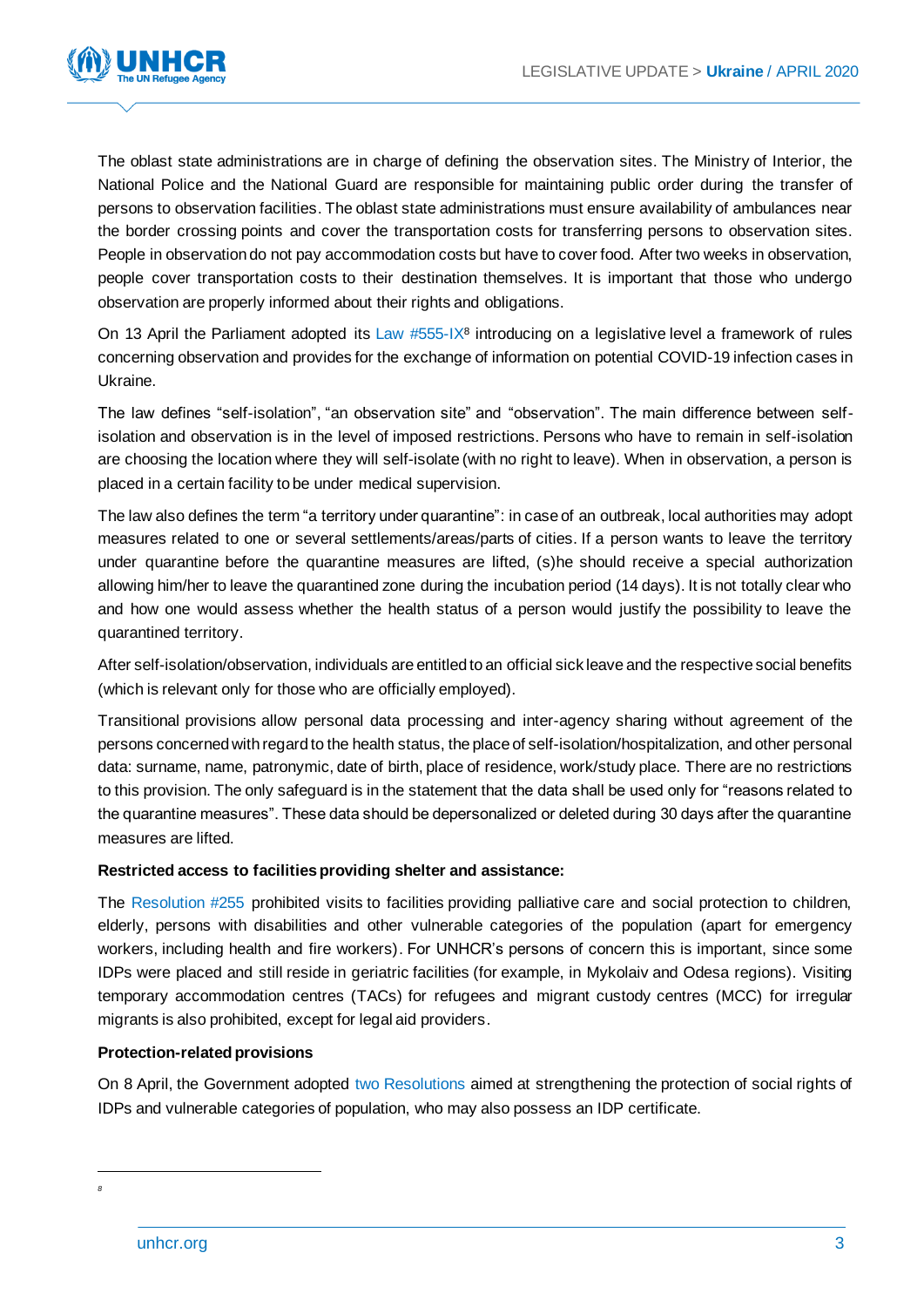

The Resolution #2649 complements the Government Resolutions #211<sup>10</sup> and #255. It specifies the provision of social assistance during the quarantine.

Assistance to low income households, single mothers, children with dire health conditions as well as targeted assistance for IDPs and social pensions<sup>11</sup> shall be automatically prolonged for the period of quarantine measures and one month after they are lifted. This means that people will not have to come or in any other way apply to social protection departments (DoSP) for the prolongation of their social payments. However, after the quarantine measures are lifted, the DoSPs will verify and recalculate the amounts paid. In case of overpayment, the beneficiaries will have to return the excessive amounts. In case of underpayment, additional sums will be allocated to the respective beneficiaries.

Applications for newly assigned social assistance (including for persons with disabilities, children with disabilities, social pensions or unemployment assistance) may be sent to the DoSPs by regular mail. This also applies to sending information on the change of personal circumstances which serve as a ground for the assignment of any type of financial assistance.

The Resolution #266<sup>12</sup> specifies the provision of social benefits to IDPs during the quarantine period:

In case the six-months period for which the targeted assistance was assigned expires during the quarantine period or during the 30 days after, it will be automatically prolonged for another six-months period. This is also applicable to all other types of social benefits paid to IDPs.

The stay in NGCA or in Crimea during the quarantine period or 30 days after will not be counted towards the 60 days' term set in the Law on IDP Protection as the timeframe after which an IDP certificate could be revoked. Therefore, during this period no IDP certificate can be cancelled on the ground of a person's absence on the controlled territory, and no suspension of IDP targeted assistance or other social benefits and pensions shall take place. The money shall be automatically transferred to the IDPs bank accounts.

In its Resolutions 293<sup>13</sup> and 297<sup>14</sup> adopted on 22 April, the Government allocated a single-time assistance of 1,000 UAH to persons with disabilities, children with disabilities, and recipients of social pensions. IDPs are also entitled to this assistance which was calculated in April and should be transferred to beneficiaries by "Ukrposhta" before 25 June.

#### **Housing programs for IDPs**

On 22 April, the Government adopted its Regulation #436-p<sup>15</sup>, approving the draft agreement between the Cabinet of Ministers of Ukraine and the Government of Germany on financial cooperation aimed at finding housing solutions for IDPs. The concrete modalities of implementation have not been adopted yet.

This agreement is of extreme importance in the existing situation. The amendments to the 2020 State Budget adopted in response to the COVID-19 outbreak in Ukraine have terminated the funding for the affordable housing program until the end of 2020. The funds for other state-funded and co-funded housing programs have been decreased.

*<sup>9</sup> The full text available online (in Ukrainian[\): https://www.kmu.gov.ua/npas/deyaki-pitannya-nadannya-derzhavnoyi-socialnoyi-dopomogi-i080420-264](https://www.kmu.gov.ua/npas/deyaki-pitannya-nadannya-derzhavnoyi-socialnoyi-dopomogi-i080420-264) <sup>10</sup> It is initial framework for measures on combatting COVID-19 outbreak described in detail in UNHCR March Legislative Update* 

*<sup>11</sup> Social pensions are paid to individuals who reached pension age but have not paid enough of pension-related payment to the social protection fund. Such* 

*individuals receive a minimum pension*

*<sup>12</sup> The full text available online (in Ukrainian):* [https://zakon.rada.gov.ua/laws/show/266-2020-%D0%BF?fbclid=IwAR0cK3P89c1Q](https://zakon.rada.gov.ua/laws/show/266-2020-%D0%BF?fbclid=IwAR0cK3P89c1Q-yji_U5xwyLipoqA3skWG1z06bN8BSkDvgttCH2xKMx0TCQ)[yji\\_U5xwyLipoqA3skWG1z06bN8BSkDvgttCH2xKMx0TCQ](https://zakon.rada.gov.ua/laws/show/266-2020-%D0%BF?fbclid=IwAR0cK3P89c1Q-yji_U5xwyLipoqA3skWG1z06bN8BSkDvgttCH2xKMx0TCQ)

*<sup>13</sup> The full text available online (in Ukrainian): <https://www.kmu.gov.ua/npas/pro-vnesennya-zmin-do-postanov-ka-a293>*

*<sup>14</sup> The full text available online (in Ukrainian): <https://www.kmu.gov.ua/npas/pro-vnesennya-zmini-do-punktu-5-p-a297>*

*<sup>15</sup> The full text available online (in Ukrainian): <https://www.kmu.gov.ua/npas/pro-pidpisannya-ugodi-mizh-kabineto-a436r>*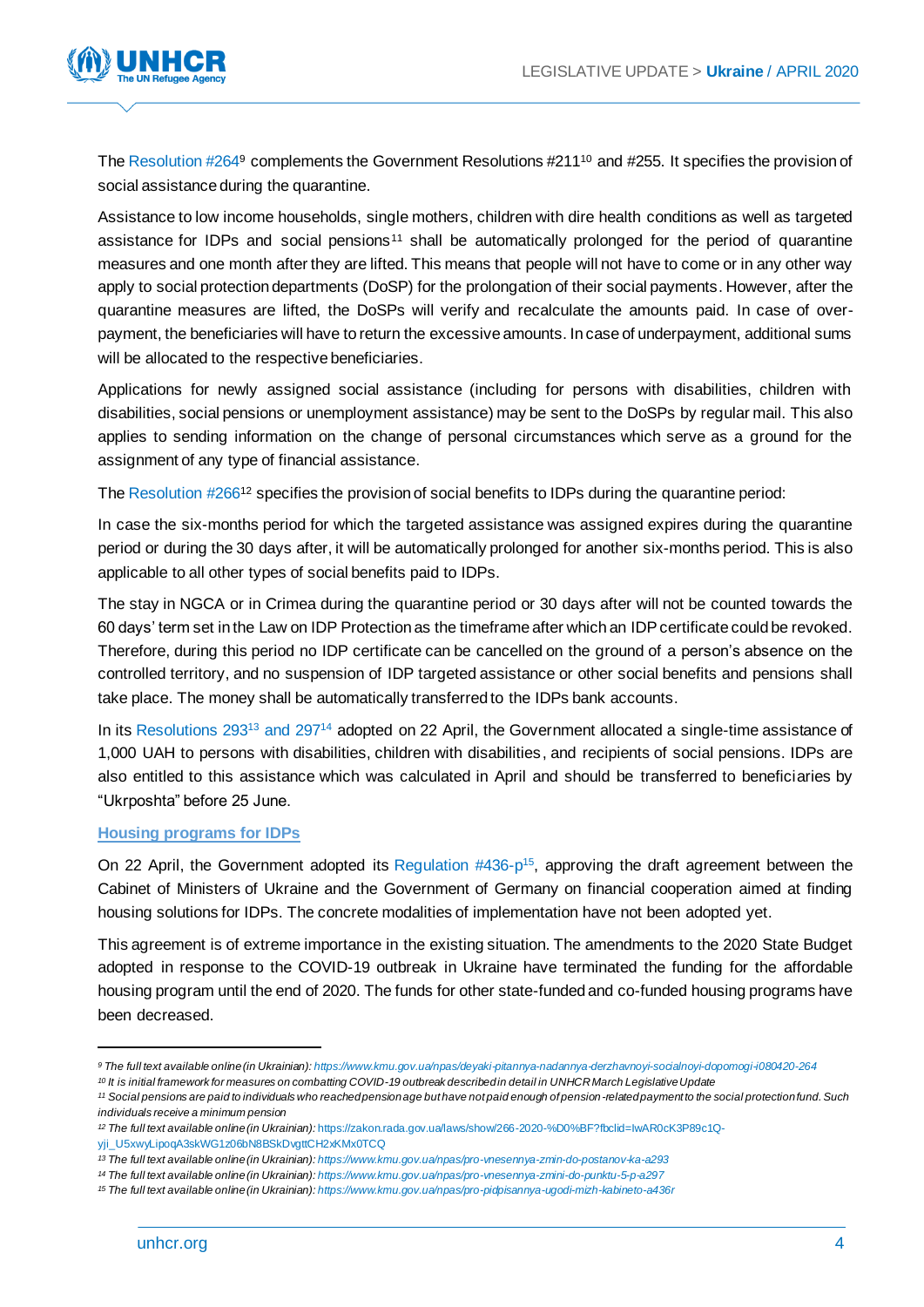

# **Draft legislation**

#### **Freedom of movement during the outbreak of dangerous diseases**

On 10 April, the Government registered in Parliament the draft law #3321<sup>16</sup> suggesting freedom of movement regulations during the quarantine. The Cabinet of Ministers of Ukraine will have a right to temporarily prohibit entering/exiting Ukraine to foreigners/vehicles from states where outbreaks of dangerous infectious diseases happened and to temporarily prohibit citizens of Ukraine to leave its territory. The draft is not Covid-19-specific. No safeguards are suggested as to the limitations to take the decision on prohibition of movement across the national border, as well as no exceptions are stipulated in the text of the draft law. This draft law exceeds the principle of proportionality and does not clearly state the legitimate purpose for the suggested limitation. Therefore, there is a risk for it being in contradiction with international human rights standards. For UNHCR's persons of concern, asylum seekers may fall victims of ungrounded limitations.

Additionally, the draft law further widens the applicability of the self-isolation and observation regimes to situations of any "dangerous infectious diseases". The draft suggests that any person returning from a country where an outbreak of dangerous diseases has been recorded would be considered as "potentially infected" and would be required to self-isolate or be placed under observation. Since there is no legal certainty about the types of "dangerous diseases", this may lead to arbitrariness in the decision-making process with regard to persons returning from abroad and thus potentially leading to human rights abuses.

#### **Amendments to IDP-related legislation**

On 21 April, MPs registered in Parliament the draft law #3365<sup>17</sup> introducing an "IDP status" to the Law on IDPs and the Law on the "Crimea" Free Economic Zone. It is suggested that a person who experienced internal displacement shall be granted the "IDP status" confirmed by an IDP certificate. In case the IDP certificate is revoked, a person will lose his/her "IDP status". The draft also suggests exempting IDPs from paying mortgage loans for property located in the Autonomous Republic of Crimea and the city of Sevastopol, Ukraine, temporarily occupied by the Russian Federation (Crimea).

The introduction of a "status" for situations of internal displacement is in contradiction with international law provisions. Unlike refugees crossing international border, IDPs remain citizens of their country of origin and are entitled to protection and assistance on that basis alone. States therefore should not create a system whereby IDPs can enjoy their rights only after having been granted a legal status that could also be refused or revoked. From the perspective of international law, displacement is a factual situation that triggers certain legal consequences. It contains nothing like an "IDP status" that can be enjoyed only after having been formally granted to an individual. Instead, an IDP certificate serves the purpose of identifying IDPs for providing targeted state assistance. Since internal displacement in Ukraine has lasted for more than five years, it is time to work towards durable solutions and ending displacement rather than introducing additional a "legal status" for labelling internal displacement.

#### **Protection measures for foreigners and stateless persons**

On 24 April, MPs registered in Parliament the draft law #3387<sup>18</sup> "On Granting Protection to Foreigners and Stateless Persons" that suggests a set of measures aimed at enhancing the procedures on granting different forms of international protection for foreigners and stateless persons in Ukraine, most notably the refugee and the complementary protection status. The draft law also includes a procedure for granting asylum by the

*<sup>16</sup> The full text available online (in Ukrainian)[: http://w1.c1.rada.gov.ua/pls/zweb2/webproc4\\_1?pf3511=68558](http://w1.c1.rada.gov.ua/pls/zweb2/webproc4_1?pf3511=68558)*

*<sup>17</sup> The full text available online (in Ukrainian)[: http://w1.c1.rada.gov.ua/pls/zweb2/webproc4\\_1?pf3511=68629](http://w1.c1.rada.gov.ua/pls/zweb2/webproc4_1?pf3511=68629)*

*<sup>18</sup> The full text available online (in Ukrainian)[: http://w1.c1.rada.gov.ua/pls/zweb2/webproc4\\_1?pf3511=68661](http://w1.c1.rada.gov.ua/pls/zweb2/webproc4_1?pf3511=68661)*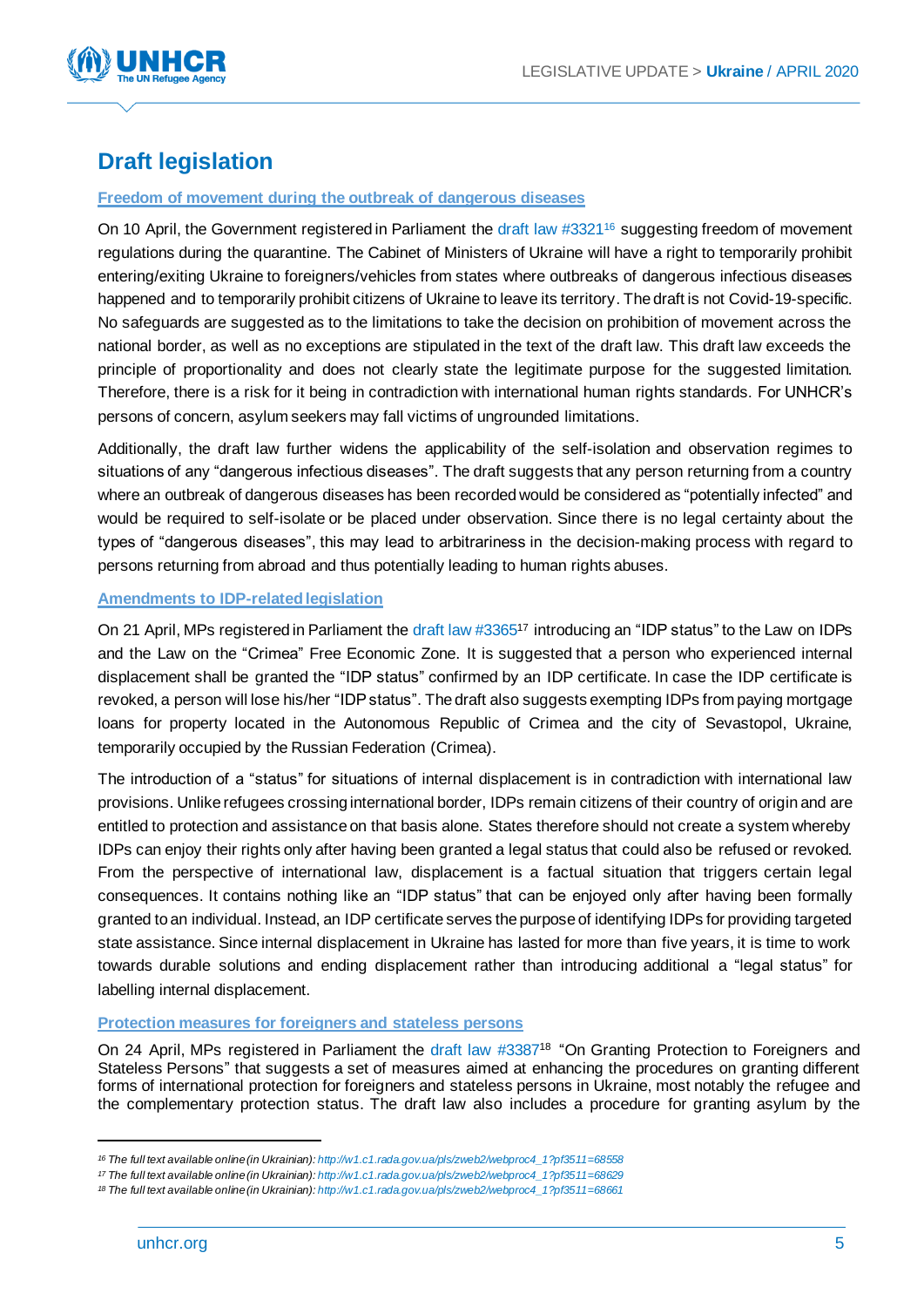

President of Ukraine. This law would replace the current Law on Refugees and Persons in need of Complementary and Temporary Protection from 2011<sup>19</sup> .

UNHCR and its partners have been closely working with the State Migration Service of Ukraine (SMS) at the initial stage of the development of this draft law in 2019. As part of this cooperation, UNHCR issued official UNHCR Comments on the Draft Law of Ukraine<sup>20</sup>, which were made public in January 2020. This official UNHCR position praised some of the novelties of the draft law, but also highlighted many remaining shortcomings. However, in its version registered with the Parliament, the draft law #3387 introduced a number of new provisions which have not been discussed with UNHCR and its partners, including some that UNHCR considers as deteriorating the asylum system in Ukraine. UNHCR also notes that several progressive provisions which have been praised by UNHCR in its official Comments, such as the status of an ID document granted to the asylum-seeker certificate or safeguards to ensure access to protection from pre-trial detention facilities, have been removed from the new version of the text. UNHCR shared some initial observations with the Chair of the Parliamentary Human Rights Committee and is working on compiling its detailed concerns on the draft in order to officially share them with the SMS and the Parliament. UNHCR also requested the Parliamentary Human Rights Committee to postpone the consideration of that version of the draft law until UNHCR provides its more detailed observations on the text. In parallel, UNHCR is conducting working discussions with the SMS, which will be the main state body responsible for the implementation of the law. UNHCR and its partners reiterated their readiness to participate in the Committee's or other meetings dedicated to the consideration of the draft law.

# **Other developments**

#### **Amendments to the 2020 State Budget**

On 13 April, the Parliament adopted the draft law #3279-d<sup>21</sup> introducing amendments to the Law on the State Budget. The set of amendments was needed following the introduction of specific measures related to the COVID-19 outbreak in its territory. The relevant law #553-IX<sup>22</sup> was promulgated on 22 April.

Major expenses related to UNHCR's areas of interest are reflected below (in thousand UAH):

| Public body / budget program                                                                                                                                                                                                                                                                              | 2020 initial | 2020 amended          | comment                                                              |
|-----------------------------------------------------------------------------------------------------------------------------------------------------------------------------------------------------------------------------------------------------------------------------------------------------------|--------------|-----------------------|----------------------------------------------------------------------|
| Ministry for Veterans Affairs, Temporarily<br>Occupied<br>Displaced<br>Territories<br>Internally<br>and<br>Persons (MinVetTOT), further splitted into two ministries,<br>the Ministry for Veterans Affairs and the Ministry for<br>Reintegration of Temporarily Occupied<br><b>Territories</b><br>(MinRe) | 534 081, 7   | 128 615, 5<br>(MinRe) | Only a quarter of the initial<br>budget remained                     |
|                                                                                                                                                                                                                                                                                                           |              |                       |                                                                      |
| Subvention from the state budget to local budgets to<br>support conflict-affected areas in Eastern Ukraine                                                                                                                                                                                                | 20 000,0     | 20 000.0              |                                                                      |
| Mine-risk education                                                                                                                                                                                                                                                                                       | 5 000.0      | 5 000.0               |                                                                      |
| Subventions to local budgets to finance the "Housing for<br><b>IDPs</b> " project                                                                                                                                                                                                                         | 485 000.0    | 485 000.0             | This is considered as good<br>sign for the local housing<br>programs |
| Financial compensation for housing destroyed during<br>military emergency                                                                                                                                                                                                                                 | 40 200,0     | 20 000,0              | Half of the initial budget<br>remained                               |

*<sup>19</sup> The full text available online (in Ukrainian):* <https://zakon.rada.gov.ua/laws/show/3671-17>

*<sup>20</sup> UNHCR Comments on the Draft Law of Ukraine on Granting Protection to Foreigners and Stateless Persons, January 2020, available at: https://www.refworld.org/docid/5e60ec1c4.html*

*<sup>21</sup> The full text available online (in Ukrainian)[: http://w1.c1.rada.gov.ua/pls/zweb2/webproc4\\_1?pf3511=68570](http://w1.c1.rada.gov.ua/pls/zweb2/webproc4_1?pf3511=68570)*

*<sup>22</sup> The full text available online (in Ukrainian)[: https://zakon.rada.gov.ua/laws/show/553-IX](https://zakon.rada.gov.ua/laws/show/553-IX)*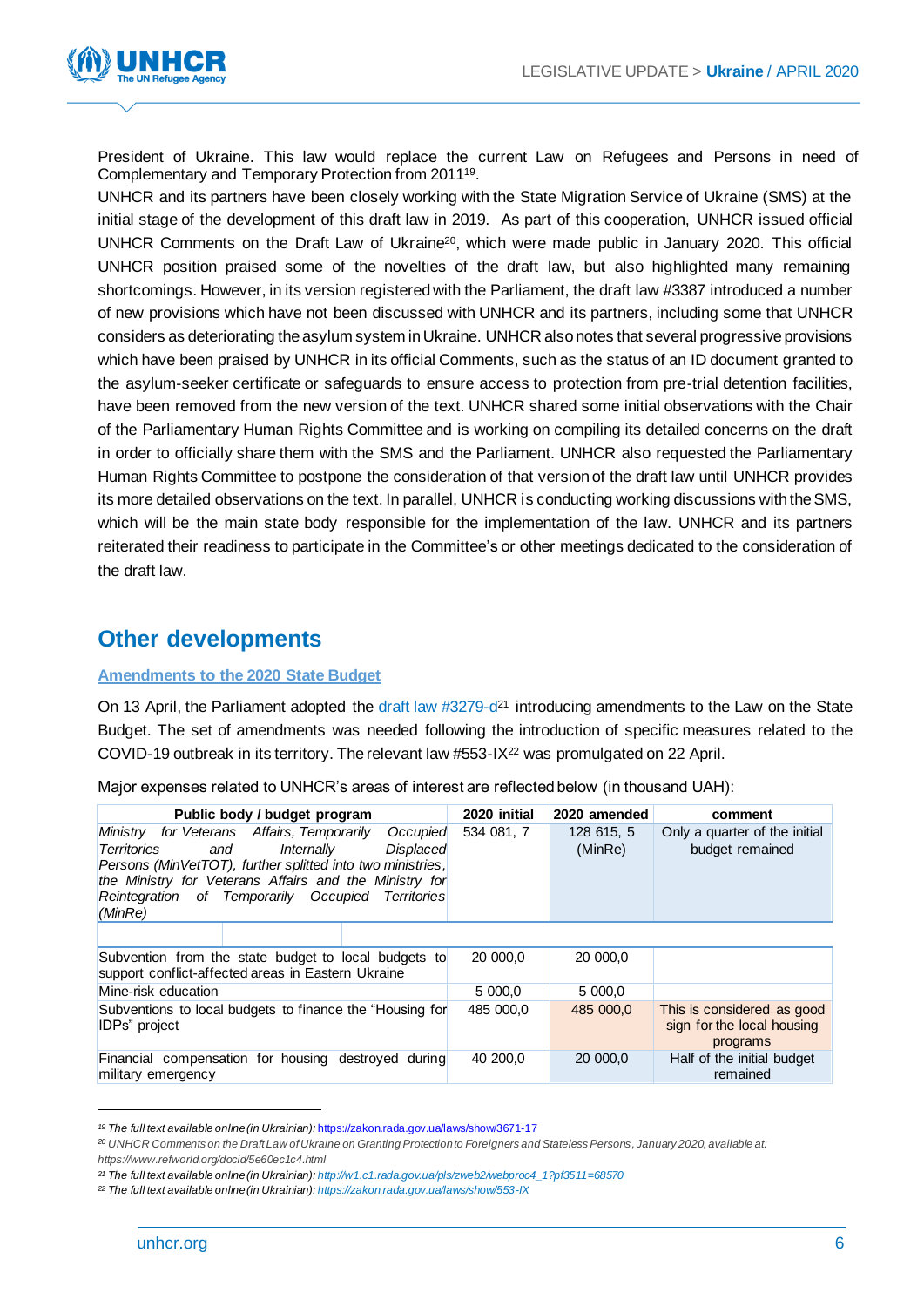

| Subventions<br>local<br>budgets<br>for<br>housing<br>to<br>for displaced ATO/JFO participants with disabilities                                                                        | 248 445,0     | This budget line<br>is absent | No changes occurred                                                                                      |
|----------------------------------------------------------------------------------------------------------------------------------------------------------------------------------------|---------------|-------------------------------|----------------------------------------------------------------------------------------------------------|
| Ministry of Social Policy of Ukraine (MoSP)                                                                                                                                            | 293 402 945,7 | 312 907 779,8                 | Increase by 20 bln UAH<br>$(-7%)$                                                                        |
|                                                                                                                                                                                        |               |                               |                                                                                                          |
| Monthly targeted assistance to IDPs                                                                                                                                                    | 3 042 568,6   | This budget line<br>is absent | No changes in financing                                                                                  |
| Financial measures to protect children, families, women<br>from the most vulnerable categories of population                                                                           |               | 84 809,6                      | Support will be extended                                                                                 |
| Subsidies for housing/dwelling and communal services                                                                                                                                   | 47 569 807,5  | 39 329 479,0                  | Subsidies will be lowered                                                                                |
| Financing of accommodation of Formerly Deported<br>People (Crimean Tatars)                                                                                                             | 20 000,0      | This budget line<br>is empty  | No allocation remained                                                                                   |
| Ministry of Education and Science of Ukraine                                                                                                                                           | 44 603 115,7  | 42 760 372, 3                 | Decrease by $~14\%$                                                                                      |
| Ministry of Health of Ukraine                                                                                                                                                          | 98 183 290,5  | 114 550 207, 7                | Increase by ~17% (most<br>likely will be dedicated to<br>increase salaries of medical<br>personnel)      |
| Ministry of Justice of Ukraine                                                                                                                                                         | 14 341 937,5  | 13 883 132, 2                 | Slight decrease by $~2\%$                                                                                |
| Free Legal Aid Coordination Centers                                                                                                                                                    | 821 914,1     | 820 753, 7                    | Slight decrease by less than<br>$~10.5\%$                                                                |
| Financing services and expenses of advocates of FLA                                                                                                                                    | 385 184, 0    | This budget line<br>is absent | No changes in financing                                                                                  |
| Ministry for Development of Communities and Territories 2 484 771,7<br>(former Ministry of Regional Development)                                                                       |               | 621 723, 2                    | Total budget decrease by<br>~175%                                                                        |
|                                                                                                                                                                                        |               |                               |                                                                                                          |
| Subvention from the state budget to local budgets for the<br>implementation of cross-border cooperation projects                                                                       |               | This budget line<br>is absent | No changes in financing                                                                                  |
| Subvention from the state budget to local budgets for the                                                                                                                              | 2 100 000,0   | This budget line              | No allocations to                                                                                        |
| formation of the infrastructure of the amalgamated<br>territorial communities                                                                                                          |               | is empty                      | amalgamated communities                                                                                  |
| Subvention from the state budget to local budgets for the<br>implementation of projects under the Extraordinary<br>Financing Program of Restoring Ukraine (nationwide<br>expenditures) | 1 275 000,0   | This budget line<br>is absent | No changes in financing                                                                                  |
| Support for affordable housing program                                                                                                                                                 | 100 000,0     | This budget line<br>is empty  | No funding for the 50/50<br>program                                                                      |
| State Fund for Regional Development                                                                                                                                                    | 7 500 000,0   | 4 900 000, 0                  | Decrease by ~35%.<br>Regional programs for<br>infrastructural development<br>are financed from this line |
| Ministry of Defence of Ukraine                                                                                                                                                         | 117 509 257,8 | This budget line<br>is absent | No changes in financing                                                                                  |
| <b>State Emergency Service</b>                                                                                                                                                         | 15 375 162,9  | 15 374 373, 3                 |                                                                                                          |
| <b>State Migration Service</b>                                                                                                                                                         | 3 987 090,5   | This budget line<br>is absent | No changes in financing                                                                                  |
| Administration of the State Border Guard Service                                                                                                                                       | 12 768 326,7  | 12 968 326, 7                 | Slight increase by 200 mln                                                                               |
| <b>State Security Service</b>                                                                                                                                                          | 12 165 891,9  | This budget line<br>is absent | No changes in financing                                                                                  |
| Office of the Ombudsperson                                                                                                                                                             | 153 894,4     | 124 671,4                     | Decrease by almost 20%                                                                                   |
| National<br>Prevention<br>Mechanism<br>Financing<br>the                                                                                                                                | 2525,0        | 1567,0                        | Decrease by 38% (less                                                                                    |
| (prevention of tortures and degrading treatment) by the<br>Office of the Ombudsperson                                                                                                  |               |                               | monitoring visits will be<br>conducted)                                                                  |
| Donetsk oblast state administration                                                                                                                                                    | 363 052, 9    | 373 909, 6                    | Slight increase                                                                                          |
| Luhansk oblast state administration                                                                                                                                                    | 278 956,5     | 278 839, 4                    | Almost no change                                                                                         |
| Kherson oblast state administration                                                                                                                                                    | 234 551,3     | 263 212,9                     | Slight increase                                                                                          |

The above table illustrates several important developments. Splitting of the MinVetTOT into the Ministry for Veterans Affairs and the Ministry of Reintegration has resulted in assigning a quarter of the initial budget to the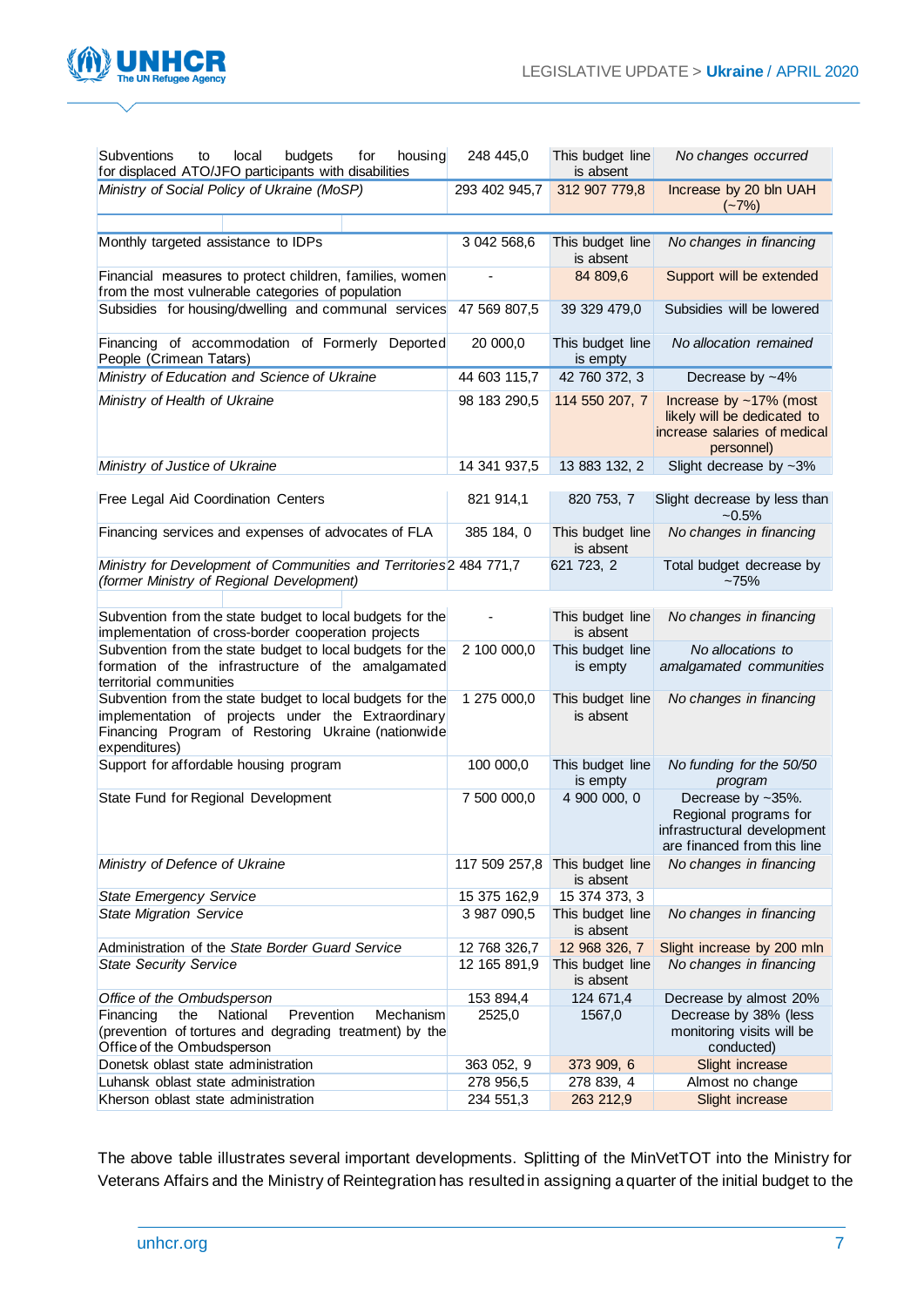

Ministry of Reintegration. This will have a significant impact on the adoption of measures to protect conflictaffected population. The funding allocated for the compensation for housing destroyed during the military emergency is decreased by 50%. The subventions to the local budgets to finance the "Housing for IDPs" project remain unchanged which is supportive for launching the local housing programs. The funding for the "affordable housing" program is terminated until the end of 2020. The number of monitoring visits to be conducted under the National Prevention Mechanism is decreased by approximately 38%. An approximately 35% decrease of the funding for the State Fund for Regional Development will negatively impact the regional programs for infrastructural development.

#### **Draft Governmental Programme for 2020-2025**

On 13 April, the Government registered its draft Programme for 2020-2025<sup>23</sup> on the Parliamentary website. On 30 April, it was reviewed by the relevant Parliamentary Committee for Economic Development, which recommended its further elaboration in early May<sup>24</sup>.

The current draft illustrates the generalized nature of Government plans. On the positive side, it shares the Sustainable Development Goals (SDG) principle, referring to the importance of the "leaving no one behind" principle in its introduction. Simultaneously, conflict-related issues are addressed in an extended modality: the safe reintegration of the temporarily occupied territories<sup>25</sup> is mentioned among four key goals but the steps for the effective reintegration of those territories are not further specified. IDPs are mentioned only once among the categories of Ukrainian citizens affected by the armed aggression of the Russian Federation<sup>26</sup> and in need of social support. Other categories listed include political prisoners, prisoners of war (PoW), the civilian population and their family members. However, separate attention is paid to the Donetsk and Luhansk oblasts which includes infrastructure improvement and the transformation of the structure of the economy. Housing programs, including for affordable housing, are also under the "regional development" section.

If adopted, the Governmental Programme should be complemented by an Action Plan that will detail concrete measures for each governmental strategic goal, including for supporting IDPs and conflict-affected population and introducing measurable indicators allowing to assess the factual outcome.

#### **Supreme Court decision on compensation for property destroyed in relation to the hostilities in the east**

On 25 March 2020, the Supreme Court of Ukraine has issued its Decision in the case<sup>27</sup> regarding compensation from the Government for damages caused by an act of terrorism. In January 2015, the applicant's house was destroyed by ordnances. A commission examined the level of destruction and recognized it as inevitable. The applicant referred to the court claiming a compensation according to the Civil Protection Code<sup>28</sup>, the Law on combatting terrorism<sup>29</sup> and the Protocol 1 to the European Convention on Human Rights (ECHR). The requested amount of compensation was 1 156 356,50 UAH. The applicant's claim was rejected in the lower instance courts. The applicant appealed the decisions of the lower-instance courts and reached the Supreme Court.

*<sup>23</sup> The full text available online (in Ukrainian): [http://w1.c1.rada.gov.ua/pls/zweb2/webproc4\\_1?pf3511=68573](http://w1.c1.rada.gov.ua/pls/zweb2/webproc4_1?pf3511=68573)*

*<sup>24</sup> The news available online (in Ukrainian)[: https://yur-gazeta.com/golovna/komitet-vru-rekomendue-radi-vidpraviti-na-doopracyuvannya-programu-diyalnosti](https://yur-gazeta.com/golovna/komitet-vru-rekomendue-radi-vidpraviti-na-doopracyuvannya-programu-diyalnosti-kabminu.html)[kabminu.html](https://yur-gazeta.com/golovna/komitet-vru-rekomendue-radi-vidpraviti-na-doopracyuvannya-programu-diyalnosti-kabminu.html)*

*<sup>25</sup> This terminology is quoted from the official legal act and does not reflect UNHCR's position* 

*<sup>26</sup> This terminology is quoted from the official legal act and does not reflect UNHCR's position* 

*<sup>27</sup> The full text is available online (in Ukrainian[\): http://reyestr.court.gov.ua/Review/88575153](http://reyestr.court.gov.ua/Review/88575153)*

*<sup>28</sup> The state falls under obligation to compensate damages regardless of its guilt*

*<sup>29</sup> Damages caused by act of terrorism shall be compensated by State Budget funds*